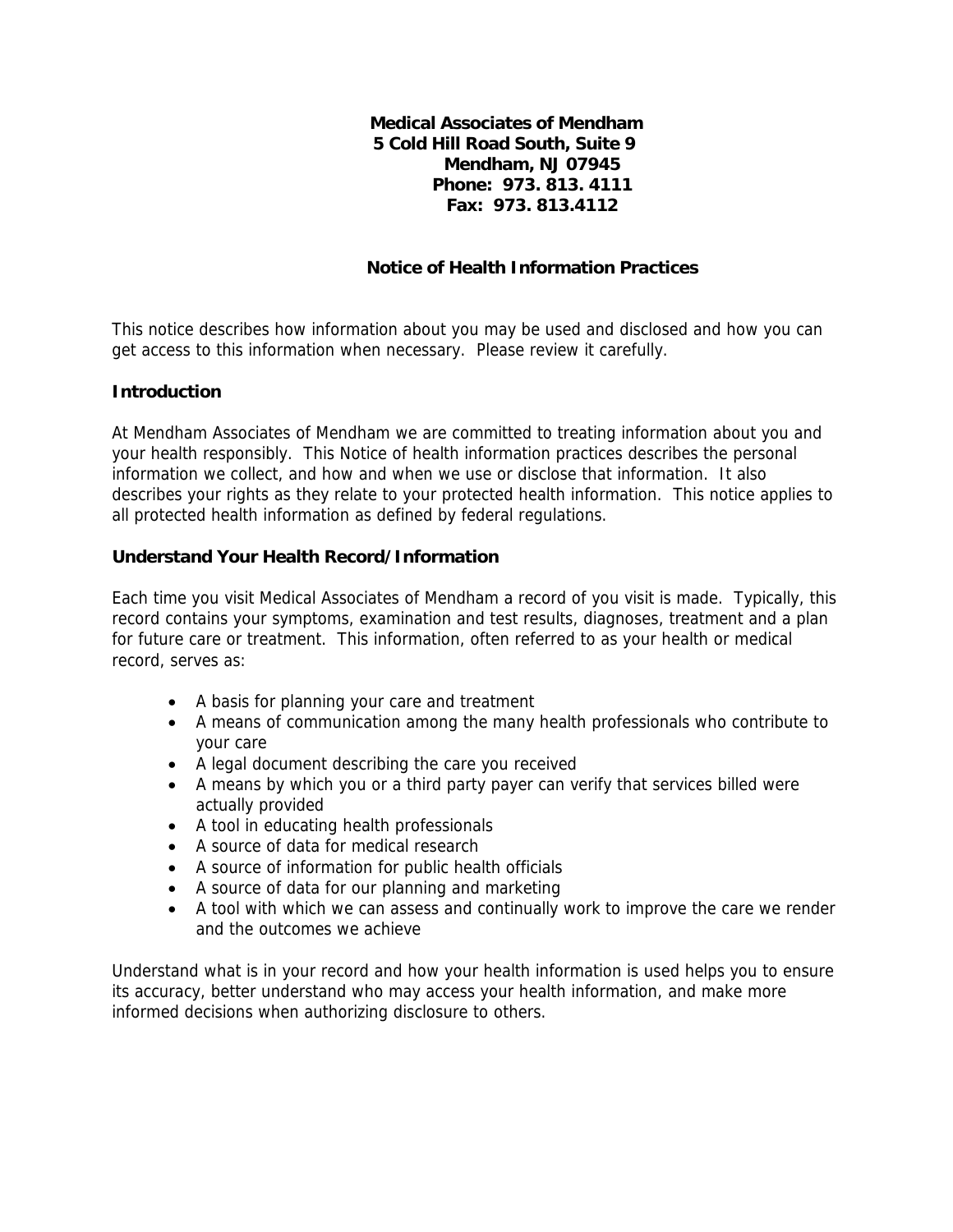## **Your Health Information Rights**

Although your health record is a physical property of Medical Associates of Mendham the information belongs to you. You have a right to:

- Inspect and copy your health record
- Amend your health record
- Obtain and accounting of disclosures of your health information
- Request communications of your health information by alternative means or at alternative locations
- Request a restriction of certain uses and disclosures of your information
- Revoke your authorization to use or disclose health information except to the extent that action has already been taken

### **Our Responsibilities**

Medical Associates of Mendham is required to:

- Maintain the privacy of your health information
- Provide you with this notice as to our legal duties and privacy practices with respect to information we collect and maintain about you
- Abide by the terms of this notice
- Notify you if we are unable to agree to a requested restriction
- Accommodate reasonable requests you may have to communicate health information by alternative means or at alternative locations

We reserve the right to change our practices and to make the new provisions effective for all protected health information we maintain. Should our information practices change, we will mail a revised notice to the address you have supplied us, or if you agree, we will email the revised notice to you.

We will not use or disclose your health information without your authorization, except as described in this notice. We will also discontinue use or disclose your health information after we have received a written revocation of the authorization according to the procedures included in the authorization.

### **For More Information or to Report a Problem**

If you have questions and would like additional information, you may contact Dr Christie Prestifilippo and or Dr Allison Connolly973. 813.4111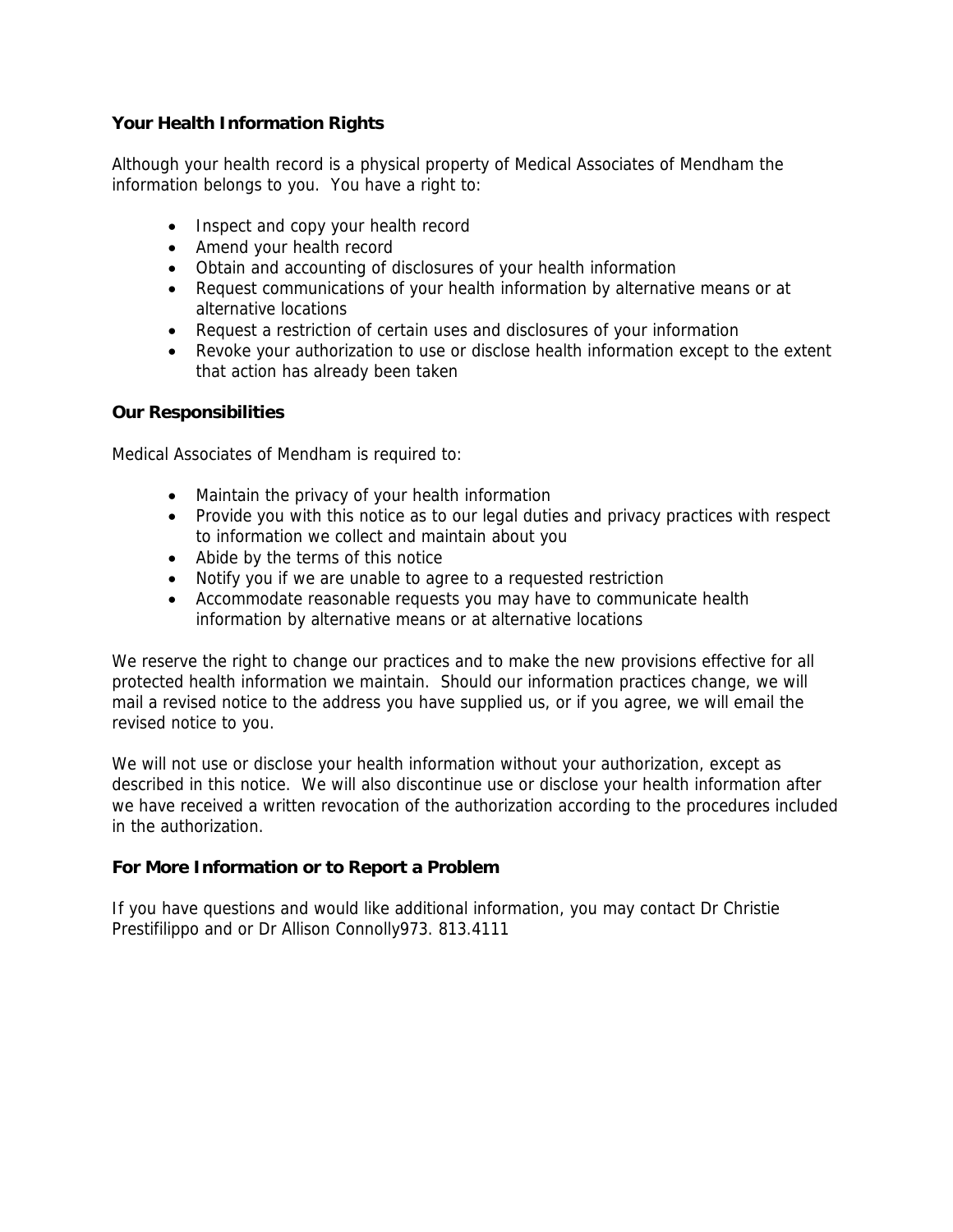### **Examples of Disclosures for Treatment, Payment and Health Operations**

**For Treatment:** Information obtained by a nurse, physician, or other member of your healthcare team will be recorded in your record and used to determine the course of treatment that should work best for you. Your physician will document in your record the expectations of the members of your healthcare team. Members of your healthcare team will then record the actions they took and their observations. In that way, the physician will know how you are responding to treatment.

**For Payment:** A bill may be sent to you or a third party payer. The information on or accompanying the bill may include information that identifies you, as well as your diagnosis, procedures, and supplies used.

**For Health Operations:** Members of the medical staff, the risk or quality improvement manager, and members of the quality improvement team may use information in your health record to assess the care and outcomes in your case and other like it. This information will then be used in an effort to continually improve the quality and effectiveness of the healthcare and service we provide.

Notification: In the event of an emergency, we may use or disclose information to notify or assist in notifying a family member, personal representative, or another person responsible for your care, of your situation.

Communication with family: Health professionals, using their best judgement, may disclose to a family member, other relative, close personal friend and any other person you identify, health information relevant to that person's involvement in your care or payment related to your care.

Research: We may disclose information to researchers, provided their research has been approved by an Institutional Review Board that has reviewed the research proposal and established protocols to ensure the privacy of your health information.

Funeral directors: We may disclose health information to funeral directors consistent with applicable law, in order for them to carry out their duties.

Organ procurement organizations: Consistent with applicable law, we may disclose health information to organ procurement organizations or other entities engaged in the procurement banking, or transplantation of organs for the purpose of tissue donation and transplant.

Marketing: We may contact you to provide appointment reminders or information about treatment alternatives or other health related benefits and services that may be of interest to you.

Food and Drug Administration (FDA): We may disclose to the FDA health information relative to adverse events with respect to food, supplements, product and product defects, or post marketing surveillance information to enable product recalls, repairs, or replacement.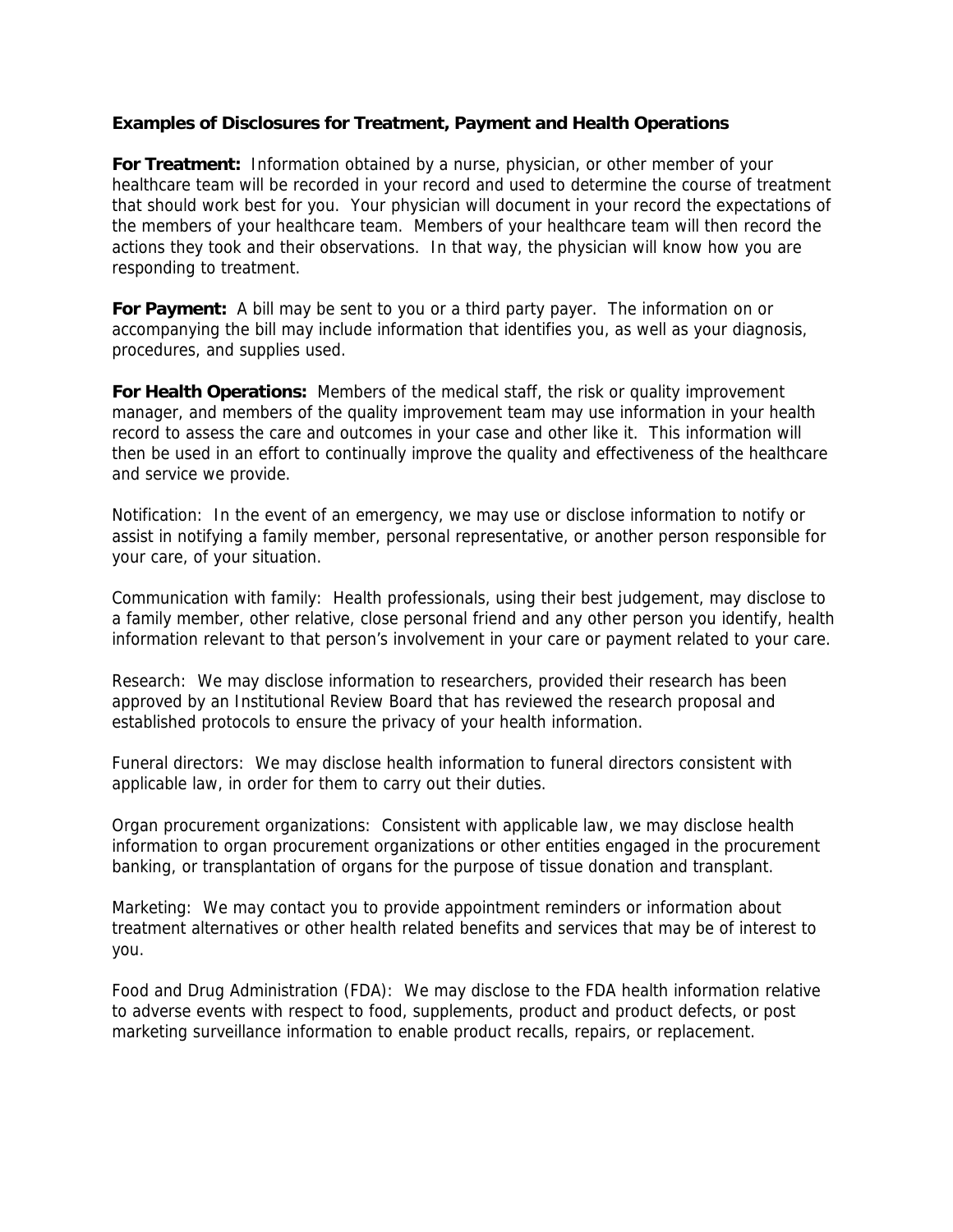Workers compensation: We may disclose health information to the extent authorized by and to the extent necessary to comply with laws relating to workers compensation or other similar programs established by law.

Public Health: As required by law, we may disclose your health information to public health or legal authorities charged with preventing or controlling disease, injury and disability.

Correctional Institution: Should you be an inmate of a correctional institution, we may disclose to the institution or agents thereof health information necessary for your health and the health and safety of other individuals.

Law Enforcement: We may disclose health information for law enforcement purposes and required by law in response to a valid subpoena.

Federal law makes provision for your health information to be released to an appropriate health oversight agency, public health authority or attorney, provided that a work force member or business associate believes in good faith that we have engaged in unlawful conduct or have otherwise violated professional or clinical standards and are potentially endangering one or more patients, workers or the public.